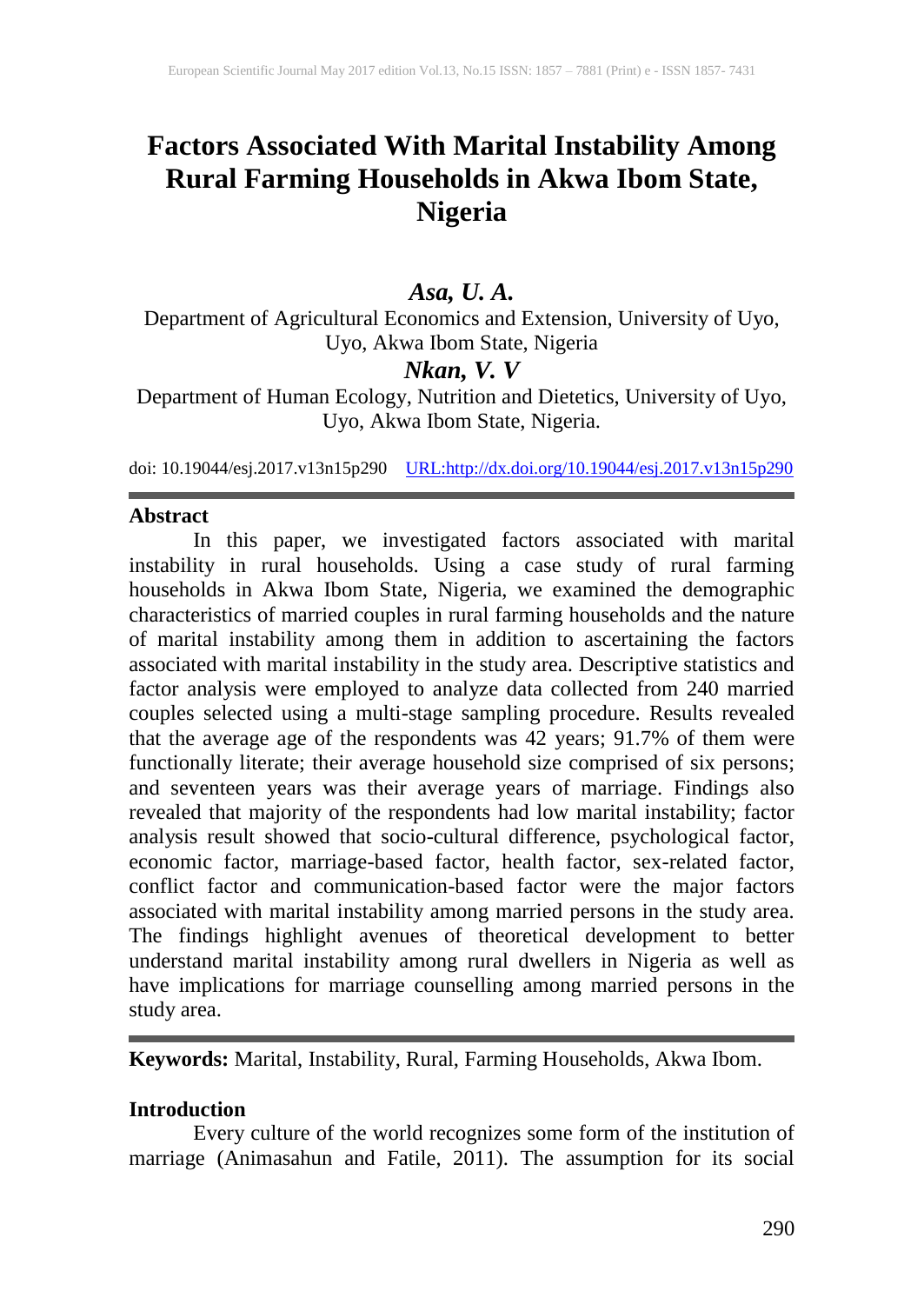necessity is rested on the premise that through it families are established, and family is the fundamental unit of human society (Esere, Yusuf and Omotosho, 2011). Marriage gives legitimacy to sexual relationship and reproduction for legitimate children (Omoniyi-Oyafunke, Falola and Salau, 2014), and it is linked to significant benefits in the areas of physical and mental health. These benefits stem from the economic advantages associated with the married status; from a social capital effect (the spouse provides support and helps integrate the individual into wider social networks); and from a regulative effect (marriage encourages healthy conduct partly because self-destructive behaviours impose negative externalities on the spouse) (Waite and Lehrer, 2003). The amount of gain associated with marriage varies across couples, depending on the characteristics of each partner and the quality of the match.

However, marriage and family life have undergone major changes during the past few decades globally (Musau, Kisovi and Otor, 2015); the marriage institution is witnessing instability globally (Maciver and Dimkpa, 2012). The fragility of the marriage bond is a notable feature of the contemporary world, and is present at every level of society (Omoniyi-Oyafunke, Falola and Salau, 2014), including rural farming households in Akwa IbomState of Nigeria. Marital instability, worrisomely, is continuously on the increase in Africa and other developing countries (Duke-Natrebo, 2014) and is associated with separation, divorce and widowhood (Omoniyi-Oyafunke, Falola and Salau, 2014). The increase in divorce rates is one of the most visible changes in African societies and family lives. The consequences of separation and divorce are severe (Burnam and Margolin, 1992): early experiences of parental conflict (i.e. during childhood) have lasting consequences on the quality of relationship between children and their parents (Amato and Afifi, 2006; Sobolewski and Amato, 2007); the risk of divorce or separation is high among people who experience their parents' marital instability; children from intact families have better outcomes and a higher well-being than children from divorced families (Sigle-Rushton and McLanahan, 2004); and children from divorced parents have worse cognitive, behavioural and health outcomes in general than children born into more stable families (Duke-Natrebo, 2014).

Generally, instability and the breakdown of family and conjugal ties have relevant consequences of demographic, social and economic nature for the persons involved hence the need for a deep analysis of the subject matter (Omoniyi-Oyafunke, Falola and Salau, 2014). Duke-Natrebo (2014) emphasized the importance of conducting research on marital instability and divorce in Nigeria. It is against this background that this study was conducted to investigate the factors associated with marital instability among rural farming households in Akwa Ibom, State, Nigeria. Focusing the study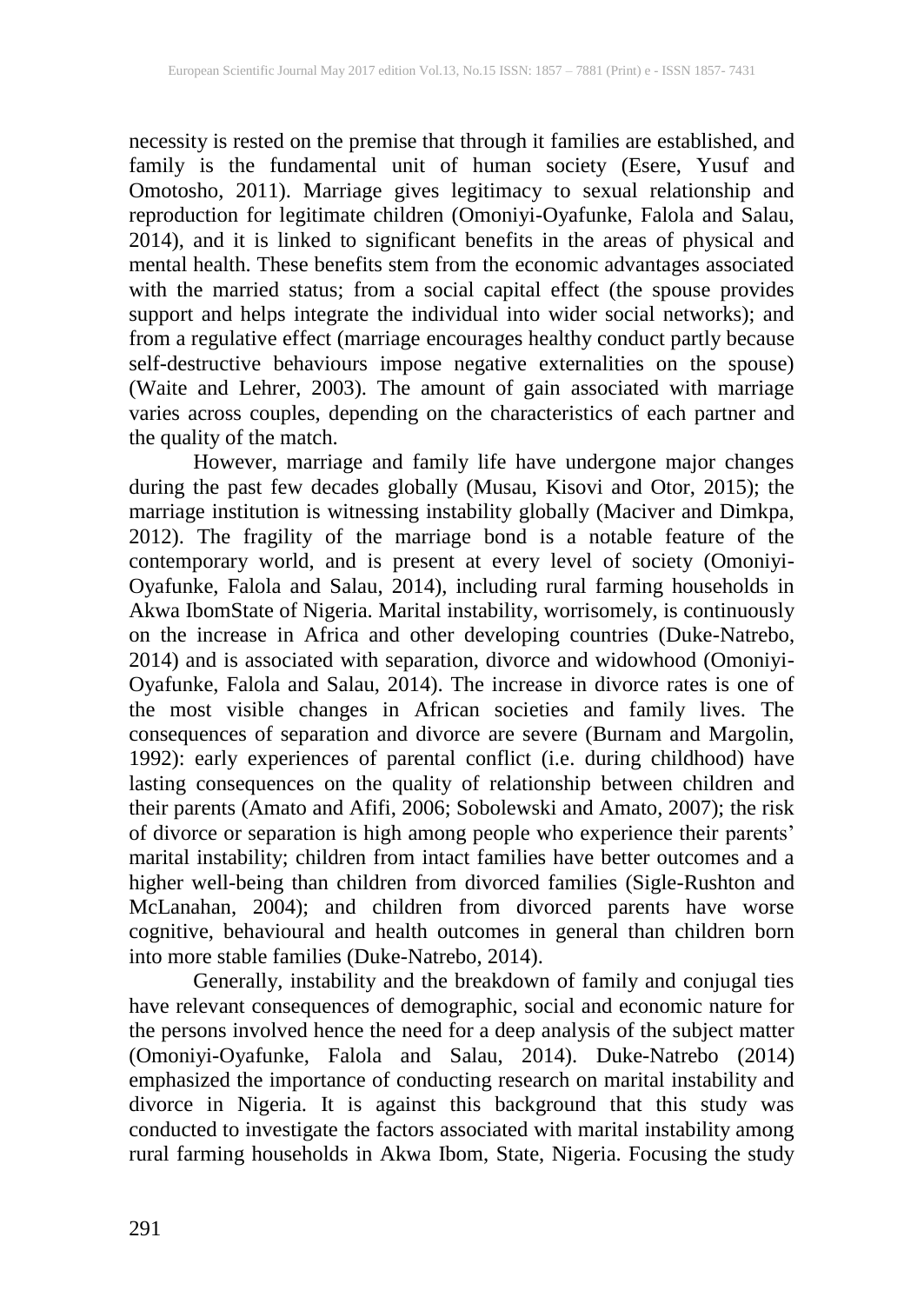on rural farming households is germane given the economic significance of farming as the livelihood most rural dwellers in the study area are engaged in (Asa, 2008). The study also examined the demographic characteristics of married couples in the rural farming households and the nature of marital instability of the married couples as its specific objectives.

### **Methodology**

The study was conducted in Akwa Ibom State, Nigeria. The State is wedged between Cross River, Abia and Rivers States of Nigeria; and lies between  $4^033$ " and  $5^033$ " North latitudes and  $7^035$ " and  $8^025$ " East longitudes. Akwa Ibom State of Nigeria occupies a total land area of  $7,245,935$ km<sup>2</sup> and has an estimated population of  $3,920,208$  (National Population Commission, 2006). A multi-stage sampling procedure was used to select the respondents for the study. The first stage involved the simple random selection of four zones out of the six Agricultural Development Project (ADP) zones in Akwa IbomState, viz, Abak, Etinan,Oron and Uyo. The second stage involved the purposive selection of sixty households from rural areas in each of the four selected ADP zones. The households were purposively selected in order to ensure that only households in the rural areas of the zones were selected for the study. In the third stage of the multi-stage sampling procedure, a married couple in each of the selected households was randomly selected for the study thereby resulting in a total sample size of 240. Frequency counts, percentages and means were used to analyze the demographic characteristics of the respondents. The nature of the respondents' marital instability was measured using the Marital Instability Scale (MIS). Items in the MIS were raised based on eleven dimensions of marital stability namely: relationship/marital quality, relationship/marital conflict, intimacy, marriage and financial management, relationship/marital satisfaction, gender roles, relationship/marital support, sexual intimacy, communication, commitment and attitudes to marriage and work (Udobong, 2016). The MIS was constructed and validated by the researchers with a coefficient alpha of 0.836; its item response format was a four-point Likertscale of Strongly Agree, Agree, Disagree and Strongly Disagree which were scored with nominal values of 4,3,2 and 1 respectively for positive items while negative items were scored in reverse order. The mean of the summated scores of the MIS of the respondents (117) served as the cut-off point between low and high levels of marital instability among the respondents. Factor analysis was used to ascertain the factors associated with marital instability in the study area.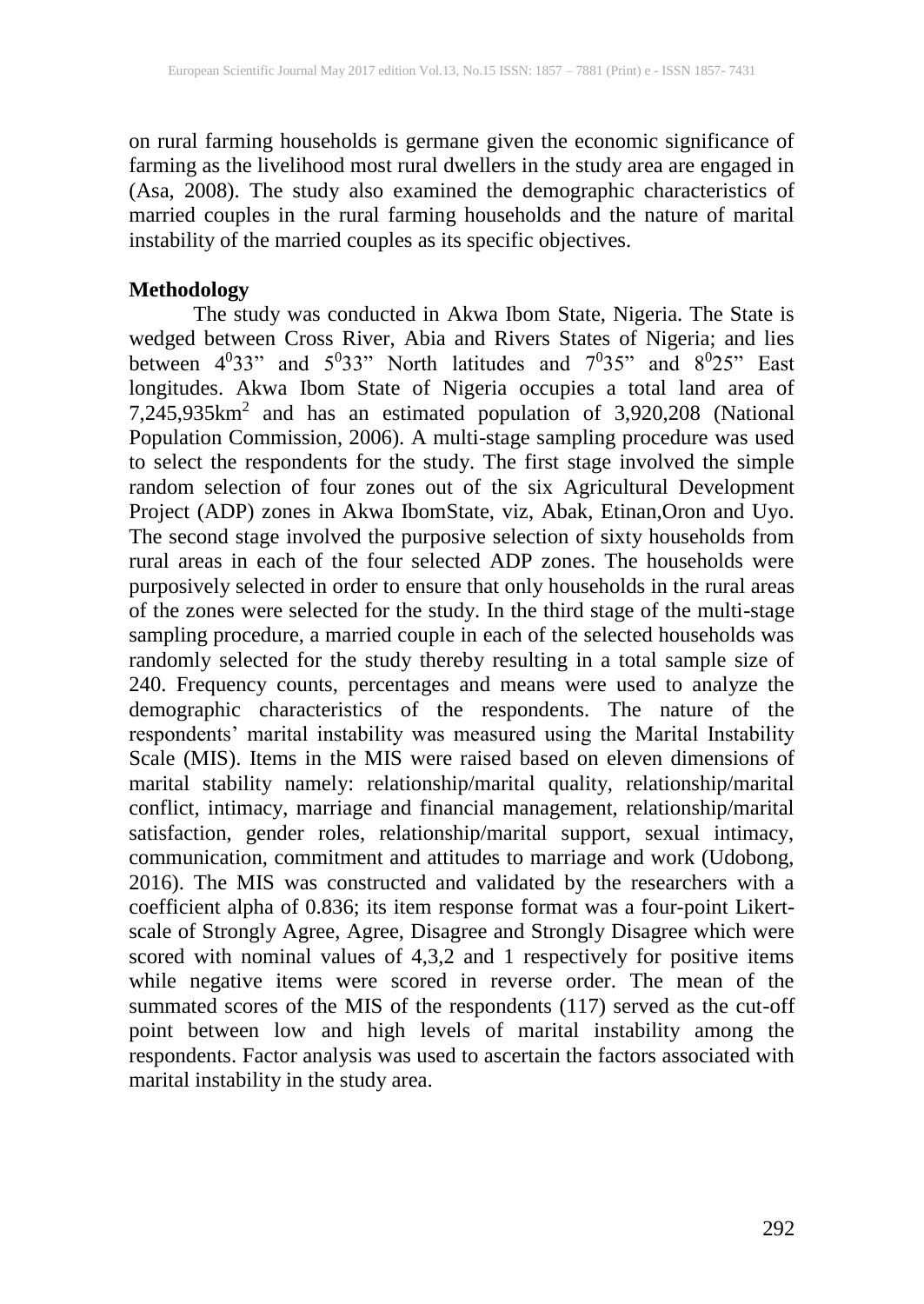#### **Results and Discussion**

**Demographic characteristics of married couples in rural farming households:** The demographic characteristics of married couples in rural farming households in Akwa Ibom State of Nigeria are shown in Table 1. The mean age of the respondents was 42 years; 69.2% of them were males while 30.8% were females. The Table reveals that majority of the respondents (91.7%) and their spouses (85.8%) had formal education – thus are functionally literate. Asa and Archibong (2016) also reported a high level of literacy among rural dwellers in Akwa Ibom State. Farming constituted 47.5% of the respondents' primary occupation followed by trading/business (27.5%) and salaried jobs in the Civil Service of the Government (25.0%). The finding corroborates Asa (2008) who reported that farming is the livelihood activity most rural dwellers in Akwa Ibom State are actively engaged in. Asa and Solomon (2010) also reported that majority of married rural dwellers in Akwa Ibom State are engaged in farming and fishing as their major income generating activities. Table 1 also reveals that majority of the respondents  $(80.0\%)$  earned less than  $\frac{N}{40,001.00}$  monthly  $(1 \text{ US Dollar})$ equals 317.00 Nigerian Naira as at February 11, 2017) which shows the low level of rural household income in the study area. Asa and Solomon (2010) also reported a low level of income among rural dwellers in AkwaIbom State which agrees with the finding of this study. The average household size of the respondents comprised of six persons suggesting a relatively low household size among the respondents. Asa, Daniel and Ebong (2016) also reported that the average household size of rural dwellers in Akwa Ibom State comprised of six persons; Okoro (2004), too, stated that majority of rural dwellers in Akwa Ibom State have relatively low household sizes. Majority of the married couples (95.8%) practice Christianity which corroborates Asa (2015) who reported that the predominant religion of rural dwellers in Akwa Ibom State is Christianity; the average years of marriage of the respondents was 17 years which is relatively high compared to the average age of the respondents (42 years).The respondents' average years of marriage could be attributed to the high value placed on marriage in rural areas of Akwa Ibom State which predispose rural dwellers in the study area to marry at relatively early ages (Asa, 2016).

| <b>Table 1:</b> Demographic characteristics of married couples in rural farming households in |
|-----------------------------------------------------------------------------------------------|
| Akwa Ibom State, Nigeria                                                                      |

| $1.44$ measured, $1.44$ error |               |           |            |  |  |
|-------------------------------|---------------|-----------|------------|--|--|
| Characteristics               | Categories    | Frequency | Percentage |  |  |
| Mean                          |               |           |            |  |  |
| Age                           | $21-40$ years | 120       | 50.0       |  |  |
| 42                            |               |           |            |  |  |
|                               | $41-60$ years | 100       | 41.7       |  |  |
|                               | 61-80 years   | 20        | 8.3        |  |  |
| <b>Sex</b>                    | Male          | 166       | 69.2       |  |  |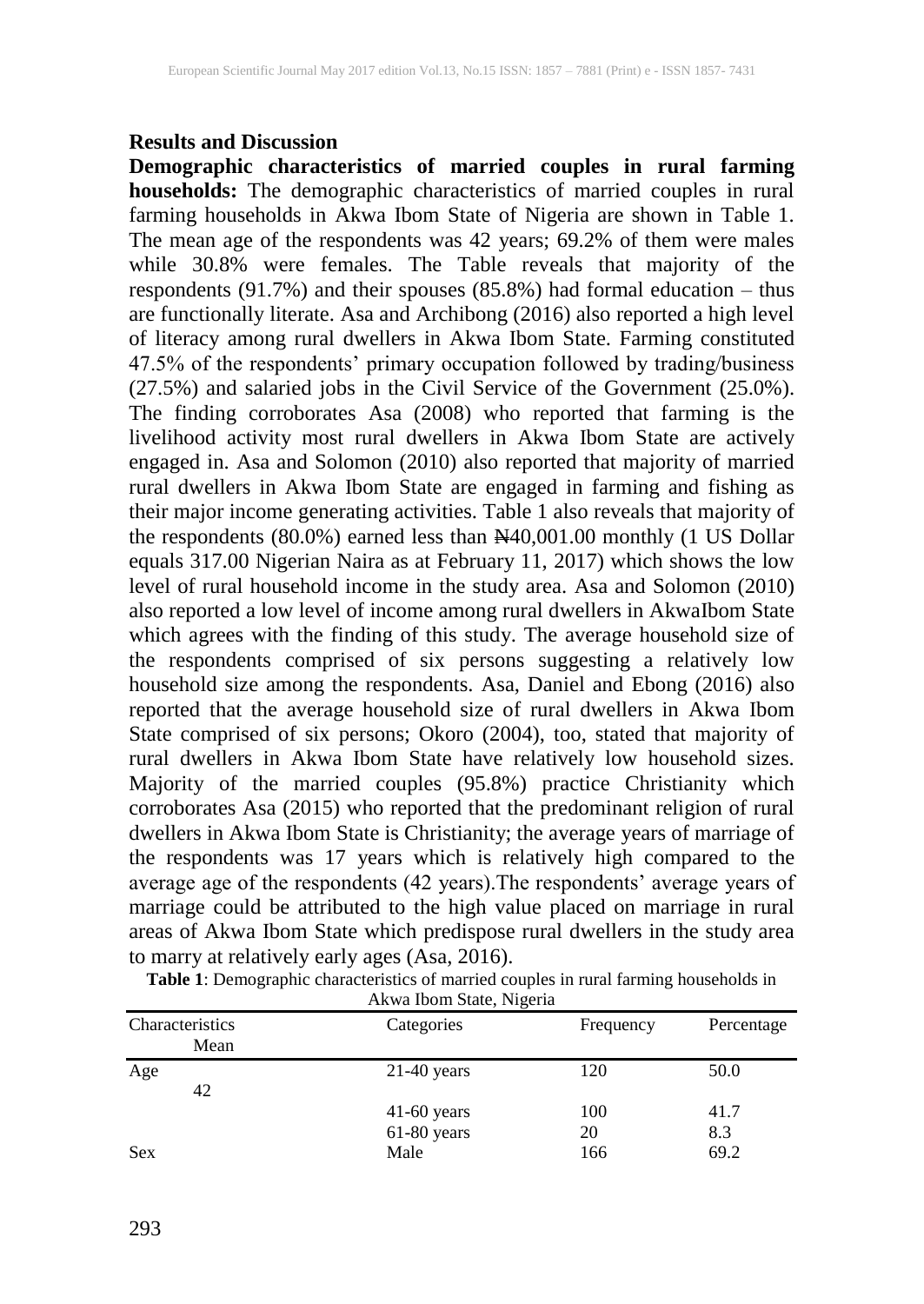|                              | Female                 | 74  | 30.8 |
|------------------------------|------------------------|-----|------|
| <b>Educational</b> status    | No formal education    | 20  | 8.3  |
|                              | Primary education      | 40  | 16.7 |
|                              | Post-primary education | 180 | 75.0 |
| Educational status of spouse | No formal education    | 34  | 14.2 |
|                              | Primary education      | 44  | 18.3 |
|                              | Post-primary education | 162 | 67.5 |
| Primary occupation           | Trading/business       | 66  | 27.5 |
|                              | Civil service          | 60  | 25.0 |
|                              | Farming                | 114 | 47.5 |
| Monthly income (in Naira)    | $\leq 40,000.00$       | 192 | 80.0 |
|                              | 40,001.00-80,000.00    | 48  | 20.0 |
| Household size               | $1-4$ person(s)        | 80  | 33.3 |
| 6                            |                        |     |      |
|                              | 5-8 persons            | 132 | 55.0 |
|                              | 9-12 persons           | 28  | 11.7 |
| Religion                     | Christianity           | 230 | 95.8 |
|                              | Non-Christianity       | 10  | 4.2  |
| Years in marriage            | $1-20$ year(s)         | 158 | 65.8 |
| 17                           |                        |     |      |
|                              | $21-40$ years          | 82  | 34.2 |

Source: Field survey, 2016

**Nature of marital instability among married couples in rural farming households in Akwa Ibom State:** The nature of marital instability among the respondents ascertained using the mean of the summated scores of the Marital Instability Scale (MIS) isis shown in Table 2. In the Table, majority of the respondents (62.5%) had low marital instability while 37.5% had high marital instability. This suggests a high level of marital stability among married couples in the study area which could be attributed to the high social value placed on the marriage institution in the rural areas of Akwa Ibom State which predispose married persons to strive to ensure marital instability in their marriages (Ekong, 2003). Fear of ridicule, gossip and public shaming of separated/divorced persons in the study area also serve as social control measures which compel married persons to stay married hence the high level of marital stability among the respondents as depicted in Table 2.

| <b>Table 2.</b> Distribution of respondents based on their nature of maritar instablity |       |           |            |  |  |
|-----------------------------------------------------------------------------------------|-------|-----------|------------|--|--|
| Marital instability status MIS Score                                                    |       | Frequency | Percentage |  |  |
| Low                                                                                     | < 117 | 150       | 62.5       |  |  |
| High                                                                                    | >117  | 90        | 37.5       |  |  |
| Total                                                                                   |       | 240       | 100        |  |  |

**Table 2**: Distribution of respondents based on their nature of marital instability

Source: Field survey, 2016

**Factors associated with marital instability in rural farming households in Akwa Ibom State: In** order to ascertain the factors associated with marital instability in the study area, a set of thirty one factors were subjected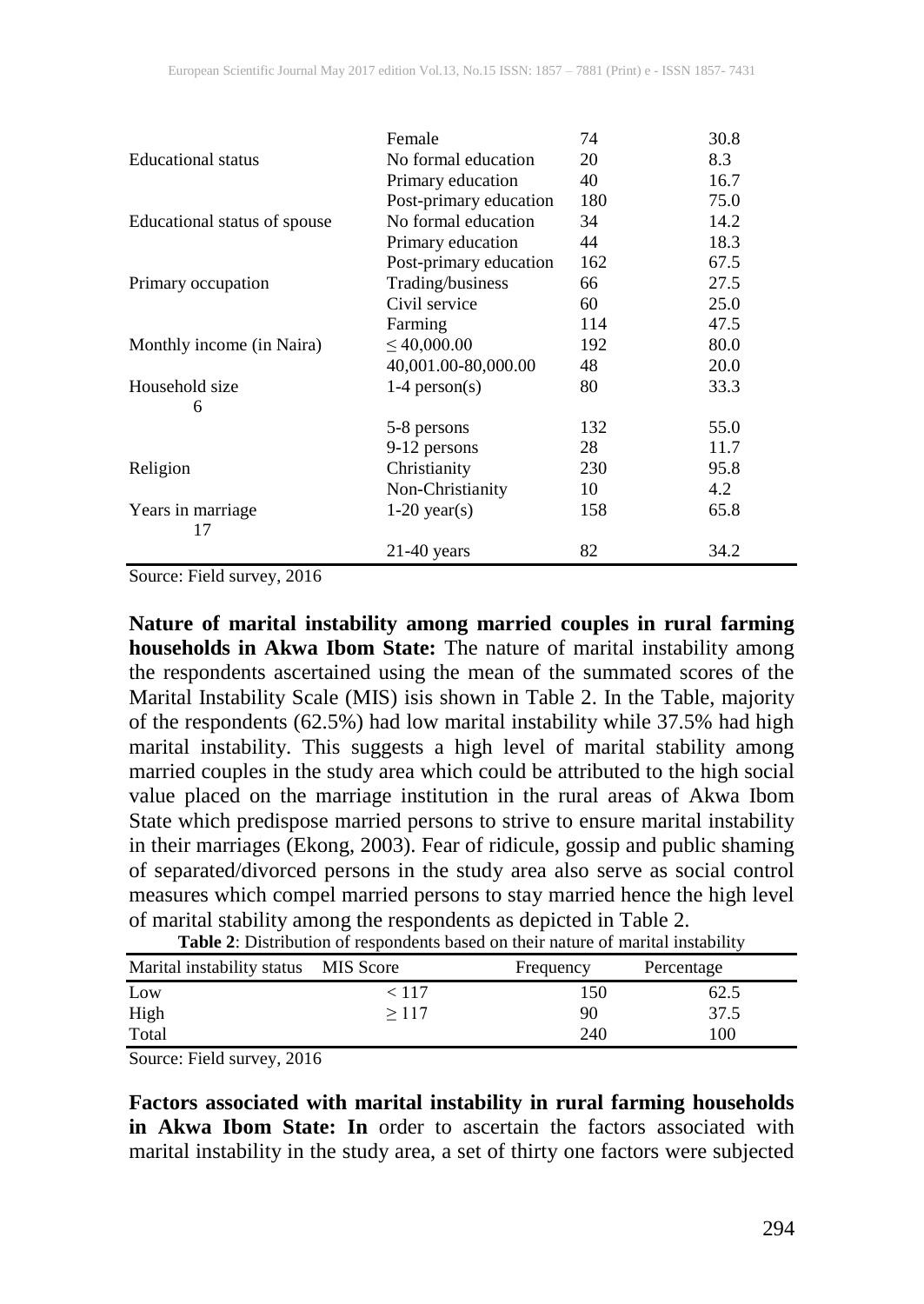to factor analysis using Statistical Package for the Social Sciences Version 22.0. The extraction method used in the analysis was principal components based on Eigenvalues greater than 1; and the rotation method was Varimax. The operation produced eight significant factors which accounted for 78.082% of variation in the data set as shown in Table 3. The eight significant factors – based of high loadings of the initial thirty one factors – are named as follows:

- 1. Socio-cultural difference: This factor accounted for 15.158% of the total variation in the data set and five items highly loaded on this factor: age difference (0.812), age of marriage (0.846), religious difference (0.782), ethnic difference (0.767) and educational difference (0.809). Due to the dominance of items on differences, the factor was named socio-cultural difference. This factor is the most significant factor associated with marital instability in the study area.
- 2. Psychological factor: Items such as lack of confidence(0.850), desertion/abandonment (0.785), alcohol addiction (0.867), substance abuse (0.545), non-cooperating attitude (0.878) and lack of trust (0.557) loaded heavily on this factor which accounted for 14.607% of the total variation in the data set making it the second most important factor associated with marital instability in the study area.
- 3. Economic factor: Financial problems (0.719), joblessness (0.843) and poverty (0.864) are three items out of the thirty one original items that loaded heavily on this factor named economic factor. The factor accounted for 13.074% of the total variation in the data set.
- 4. Marriage-based factor: This factor accounted for 9.656% of the total variation in the data set; and items such as adultery/infidelity (0.994), non-payment of dowry (0.714), polygamy (0.665), irresponsible lifestyle (0.726) and in-laws/relatives interference (0.506) which are all marriage issues loaded heavily on this factor hence its name.
- 5. Health factor: Items such as barrenness/sterility (0.794), sickness/illhealth (0.790) and child preference (0.715) are embedded in this factor. Health factor accounted for 8.819% of the total variation in the data set.
- 6. Sex-related factor: Sexual incompatibility (0.679) and sexual abuse (0.713) are the two items that loaded heavily in sex-related factor. Ambakederemo and Ganagana (2006) reported that marital instability is caused by sex-related issues, love and trust, socio-cultural factors, antisocial vices and economic factors corroborating the finding of this study.
- 7. Conflict factor: About 5.339% of the total variation in the data set is accounted for by conflict factor. Emotional abuse (0.613) and conflict (0.746) loaded heavily for this factor as shown in Table 3.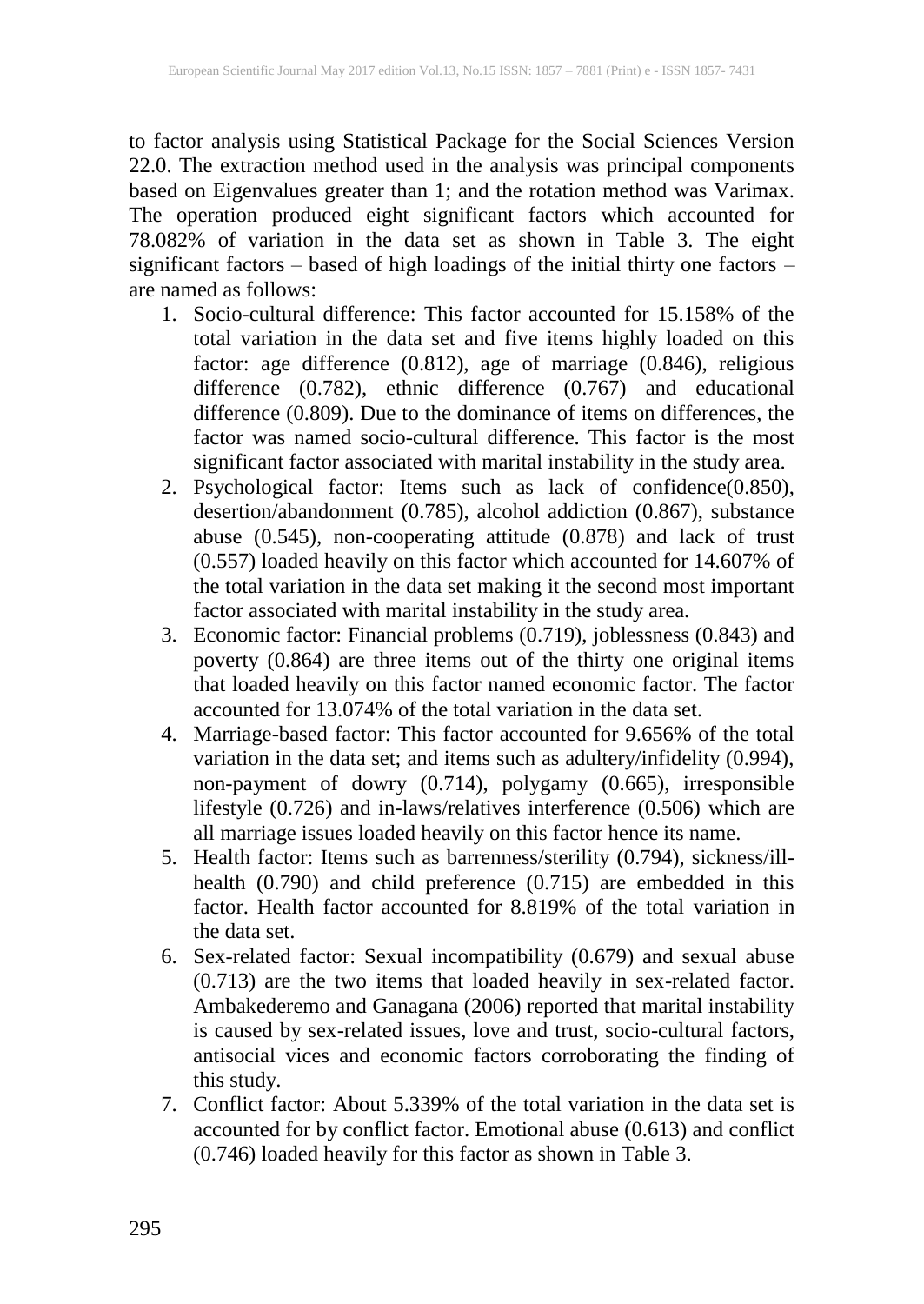8. Communication-based factor: This factor accounted for only 5.271% of the total variation in the data set making it the least important factor, out of the eight factors extracted by factor analysis in this study, associated with marital instability among married persons in the study area.

The eight factors in Table 3 agree with the works of Ezeh (2000) and Nkwocha (2002) which stated that childlessness, unsatisfactory sexual relationships, , non-payment of dowry, polygyny, rumour and faction, lack of commitment towards marriage, sexual incompatibility, infidelity, lack of communication between spouses, abandonment, alcohol addiction, substance abuse, physical abuse, sexual abuse, emotional abuse, inability to manage or resolve conflict, differences in personal and career goals, different expectations about household tasks and financial problems, intellectual incompatibility and inflexibility, mental instability or mental illness, religious beliefs, cultural and lifestyle differences are major causes of instability among couples – these were among the items that loaded heavily on the eight extracted factors.

| Items                               | F1    | F <sub>2</sub> | F3    | F4    | F5 | F <sub>6</sub> | F7 |
|-------------------------------------|-------|----------------|-------|-------|----|----------------|----|
| F8                                  |       |                |       |       |    |                |    |
| 1. Adultery/infidelity              |       |                | 0.994 |       |    |                |    |
| 2. Barreness/sterility              |       |                |       | 0.794 |    |                |    |
| 3. Age difference                   | 0.812 |                |       |       |    |                |    |
| 4. Age of marriage                  | 0.846 |                |       |       |    |                |    |
| 5. Excessive cruelty/physical abuse |       |                |       |       |    |                |    |
| 6. Religious difference             | 0.782 |                |       |       |    |                |    |
| 7. Ethnic difference                | 0.767 |                |       |       |    |                |    |
| 8. Educational difference           | 0.809 |                |       |       |    |                |    |
| 9. Sexual incompatibility           |       |                |       |       |    | 0.679          |    |
| 10. Non-payment of dowry            |       |                |       | 0.714 |    |                |    |
| 11. Polygamy                        |       |                |       | 0.665 |    |                |    |
| 12. Lack of confidence              |       | 0.850          |       |       |    |                |    |
| 13. Communication problems          |       |                |       |       |    |                |    |
| 0.893                               |       |                |       |       |    |                |    |
| 14. Desertion/abandonment           |       | 0.785          |       |       |    |                |    |
| 15. Alcohol addiction               |       | 0.867          |       |       |    |                |    |
| 16. Substance/drug abuse            |       | 0.545          |       |       |    |                |    |
| 17. Emotional abuse                 |       |                |       |       |    |                |    |
| 0.613                               |       |                |       |       |    |                |    |
| 18. Conflict                        |       |                |       |       |    |                |    |
| 0.746                               |       |                |       |       |    |                |    |
| 19. Personality differences         |       |                |       |       |    |                |    |
| 20. Career differences              |       |                |       |       |    |                |    |
|                                     |       |                |       |       |    |                |    |

**Table 3**: Rotated component matrix of factors loading for factors associated with marital instability among married couples in rural areas of Akwa Ibom State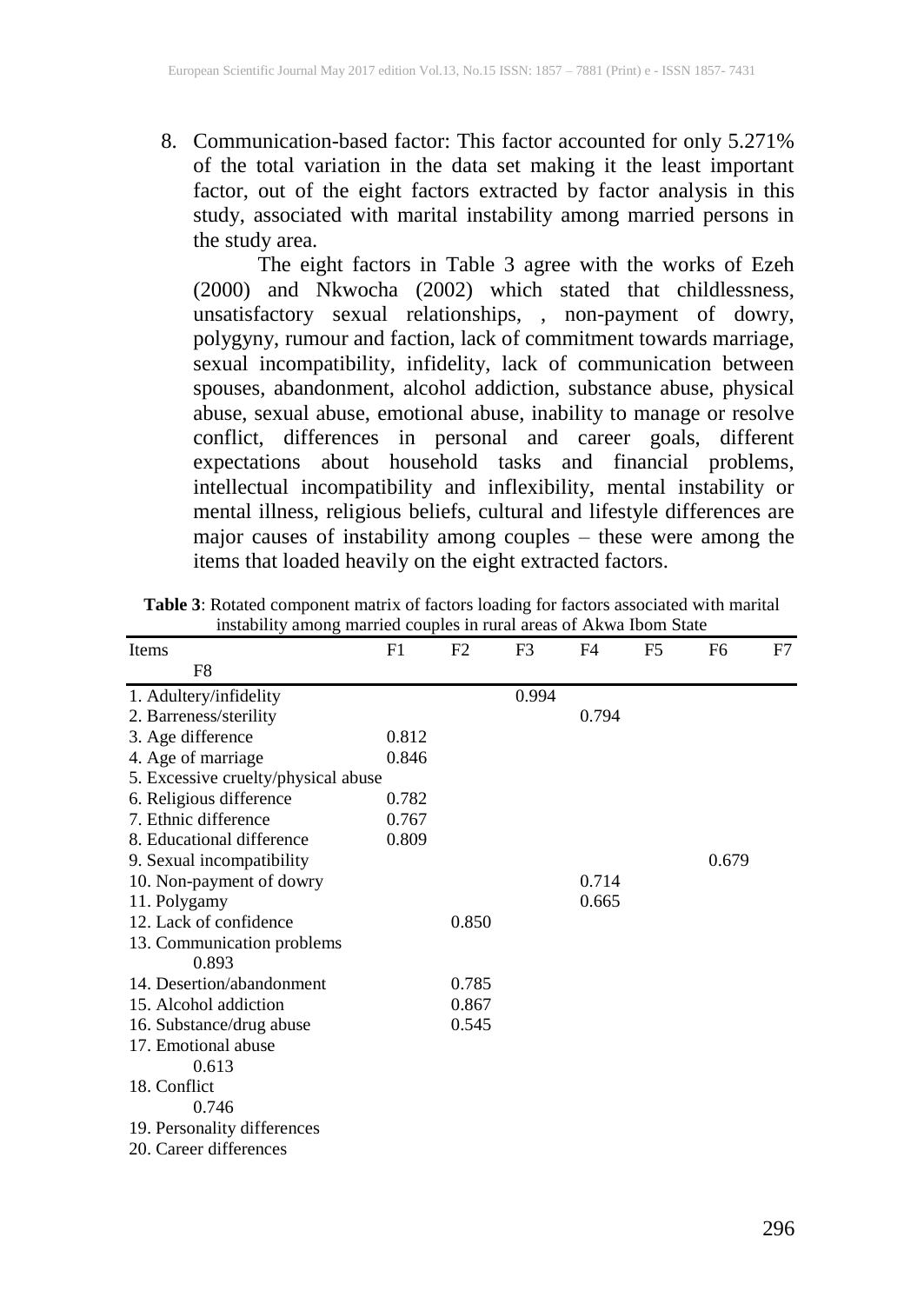| 21. Financial problems<br>22. Sexual abuse<br>23. Intellectual incompatibility<br>0.623 |        |        | 0.719                |       |        | 0.713  |
|-----------------------------------------------------------------------------------------|--------|--------|----------------------|-------|--------|--------|
| 24. Non-cooperating attitude                                                            |        | 0.878  |                      |       |        |        |
| 25. Sickness/ill-health                                                                 |        |        |                      |       | 0.790  |        |
| 26. Irresponsible lifestyle                                                             |        |        |                      | 0.726 |        |        |
| 27. In-laws/relations interference                                                      |        |        |                      | 0.506 |        |        |
| 28. Joblessness                                                                         |        |        | 0.843                |       |        |        |
| 29. Poverty                                                                             |        |        | 0.864                |       |        |        |
| 30. Child preference                                                                    |        |        |                      |       | 0.715  |        |
| 31. Lack of trust                                                                       |        | 0.557  |                      |       |        |        |
| Eigenvalues                                                                             | 5.002  | 4.826  | 4.314                | 3.186 | 2.916  | 1.762  |
| 1.739<br>1.739                                                                          |        |        |                      |       |        |        |
| Percentage of variance                                                                  | 15.158 | 14.607 | 13.074               | 9.656 | 8.819  | 6.159  |
| 5.271<br>5.339                                                                          |        |        |                      |       |        |        |
| Cumulative percentage                                                                   | 15.158 |        | 29.765 42.839 52.495 |       | 61.314 | 67.473 |
| 78.083<br>72.812                                                                        |        |        |                      |       |        |        |

Source: Computed from SPSS Version 22.0, 2016

#### **Conclusion and Recommendations**

The study investigated factors associated with marital instability among rural farming households in Akwa State, Nigeria. We draw two main conclusions from this study. First, even though majority of married couples in rural farming households in Akwa Ibom State have low marital instability, a significant percentage (37.5%) still have high marital instability. This highlights the need for setting up marriage counselling clinics for partners before and after marrying, by governmental and non-governmental agencies in the study area, to help guide them on effective resolution of marital conflicts. Second, socio-cultural difference, psychological, economic and conflict were some of the factors associated with marital instability among married persons in the study area. The marriage counselling clinics recommended earlier could help address most of these factors effectively. In addition, provision of good/accessible health facilities in rural areas of the State by the Government is a necessary step to alleviating health challenges faced by married persons in the study area. towards helping married persons in the study area cope with health challenges. Health factor is a significant factor associated with marital instability in the study area.

#### **References**:

- 1. Amato, P. R. and Afifi, T. D. (2006) Feeling caught between parents: adult children's relations with parents and subjective well-being, *Journal of Marriage and Family*, 68(1): 222 – 235.
- 2. Ambakederemo, E. T. and Ganagana, T. (2006). Causes of marital instability in the Port Harcourt Municipality, Nigeria: Solutions and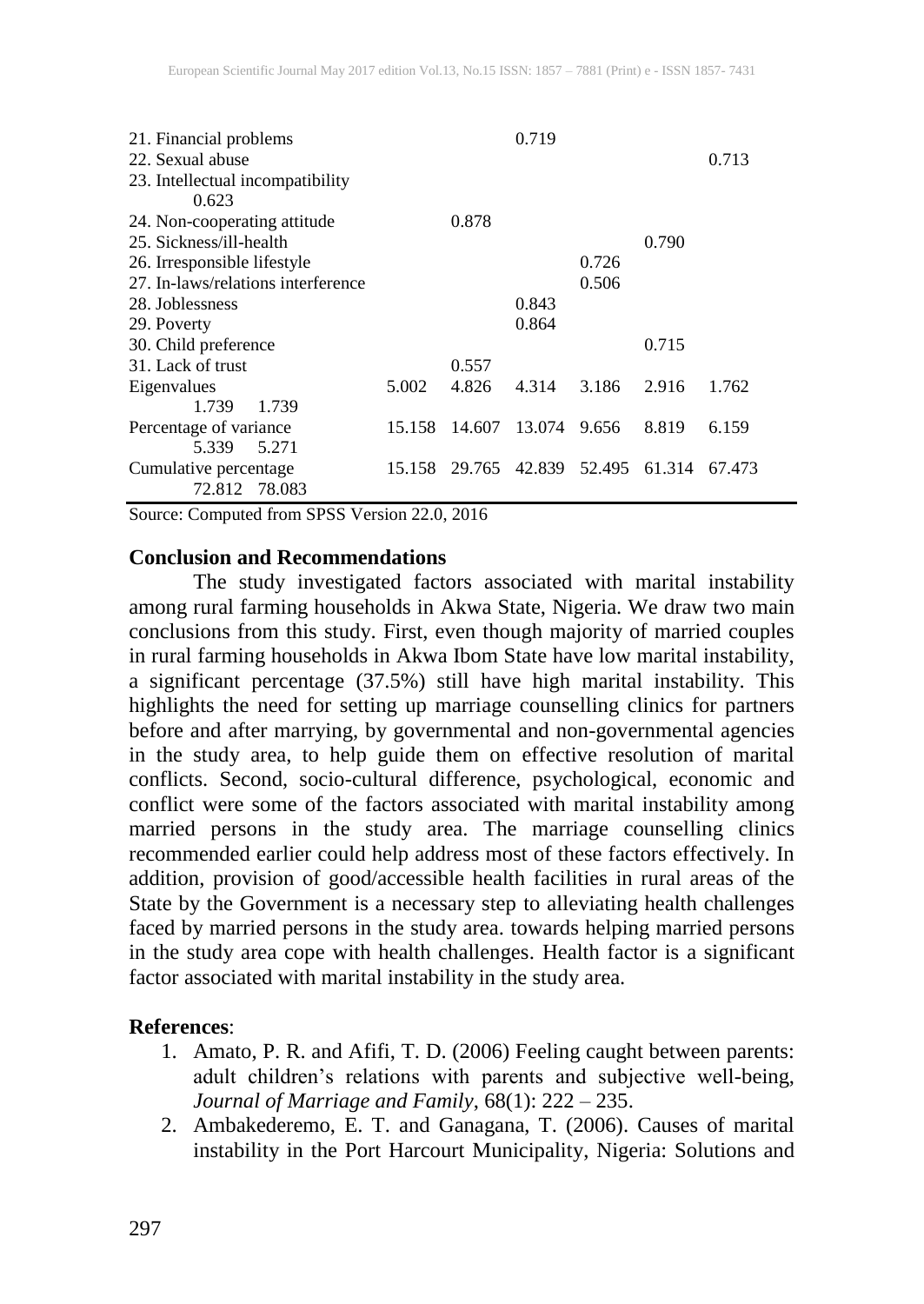Counselling Implications, *The Nigerian Journal of Guidance and Counselling*, 11(1): 14 – 24.

- 3. Animasahun, R. A. and Fatile, E. A. F. (2011) Patterns of marital instability among married couples in Lagos, Nigeria, *Journal of African Studies and Development*, 3(10): 192 – 199.
- 4. Asa, U. A. (2008) Livelihood activities and poverty alleviation among rural women in Akwa Ibom State, Ph.D, Department of Rural Sociology and Extension, Michael Okpara University of Agriculture, Umudike, Abia State. 157pp.
- 5. ……(2015) Constraints to mobile phones utilization by rural dwellers in Akwa Ibom State, Nigeria, *International Journal of Information and Communication Technology Research*, 5(2): 28 – 34.
- 6. ……(2016) Barriers to spousal communication among married couples in rural areas of Akwa Ibom State, *Akwapoly Journal of Communication and Scientific Research*, 1(1): 14 – 23.
- 7. Asa, U. A. and Archibong, E. M. (2016) Social capital and food security among rural farming households in Akwa Ibom State, Nigeria, *Journal of Advances in Social-Science Humanities*, 2(2): 15 – 19.
- 8. Asa, U. A. and Solomon, V. A. (2010) Gender participation in livelihood activities of rural dwellers in Akwa Ibom State, Nigeria, *International Journal of Applied Agricultural and Apicultural Research*, 6(1 & 2): 57 – 64.
- 9. Burnam, B. and Margolin, G. (1992) Analysis of association between marital relationships and health problems, *Psychological Bulletin*,  $112: 39 - 63.$
- 10. Duke-Natrebo, N. C. (2014)The impact of marital instability in early childhood development in Nigeria, *African Education Indices*, 7(1): 1 – 8.
- 11. Ekong, E. E. (2003) *An Introduction to Rural Sociology* (2nd Edition), Uyo: Dove Education Publishers. pp. 341 – 395.
- 12. Esere, M. O., Yusuf, J. and Omotosho, J. A. (2011) Influence of spousal communication on marital instability: Implication for conducive home environment, *Edo Journal of Counselling*, 4(1 &2):  $50 - 61$ .
- 13. Ezeh, C. A. (2002). *Marital problems and their social consequences in Nigeria: The intervention rate of social work professionals*. Enugu: Otuson Press.
- 14. Maciver, J. E. and Dimkpa, , D. I. (2012) Factors influencing marital stability, *Mediterranean Journal of Social Sciences*, 3(1): 437 – 442.
- 15. Musau, J. M., Kisovi, L. M. and Otor, S. C. J. (2015) Marital instability and its impact on female-headed household livelihoods in